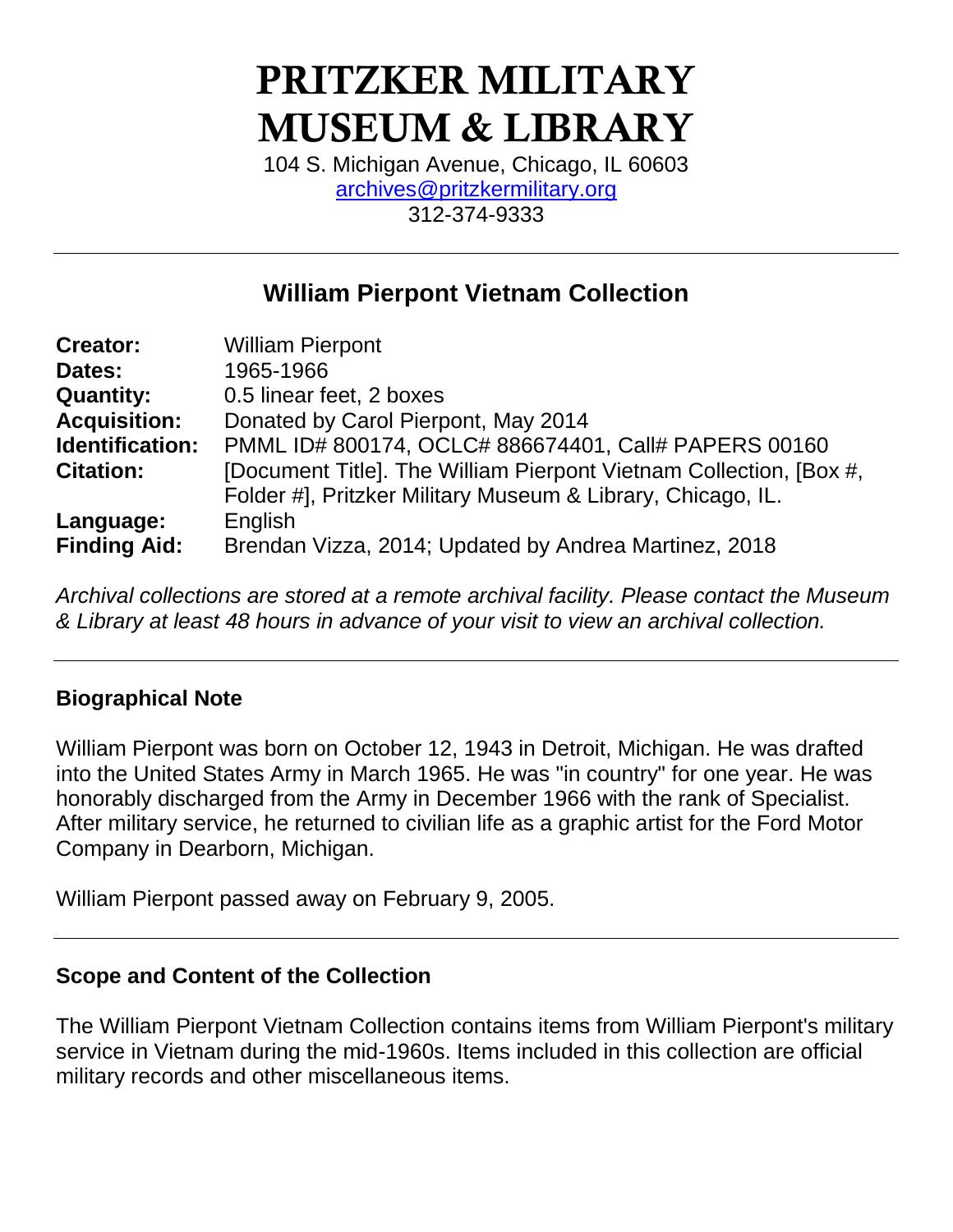## **Rights**

Copyrights held by Carol Pierpont were transferred to the Pritzker Military Museum & Library. All other rights are held by the author or publisher. Users assume responsibility for following copyright laws as established by US Code Title 17.

# **Separations**

| Item ID   | <b>Description</b>                      |
|-----------|-----------------------------------------|
| 800174048 | Airborne Patch                          |
| 800174049 | <b>Airborne Patch</b>                   |
| 800174050 | Army Class "A" Dress Uniform Patch      |
| 800174051 | U.S. Army Special Forces Shoulder Patch |
| 800174052 | U.S. Army Special Forces Shoulder Patch |
| 800174053 | U.S. Army Special Forces Shoulder Patch |
| 800174054 | U.S. Army Special Forces Shoulder Patch |
| 800174055 | U.S. Army Special Forces Shoulder Patch |
| 800174056 | <b>U.S. Army Specialist Patch</b>       |
| 800174057 | <b>U.S. Army Specialist Patch</b>       |
| 800174058 | U.S. Army Corporal Patch                |
| 800174059 | U.S. Army Corporal Patch                |
| 800174060 | U.S. Army Sharpshooter Pin              |
| 800174061 | U.S. Army Pin-U.S. Insignia             |
| 800174062 | U.S. Army Pin-U.S. Insignia             |
| 800174063 | U.S. Army Commendation Medal            |
| 800174064 | U.S. Army Commendation Ribbon Pin       |
| 800174065 | U.S. Army Ribbon Pin                    |
| 800174066 | U.S. Army Commendation Lapel Pin        |
| 800174067 | <b>Purple Heart Lapel Pin</b>           |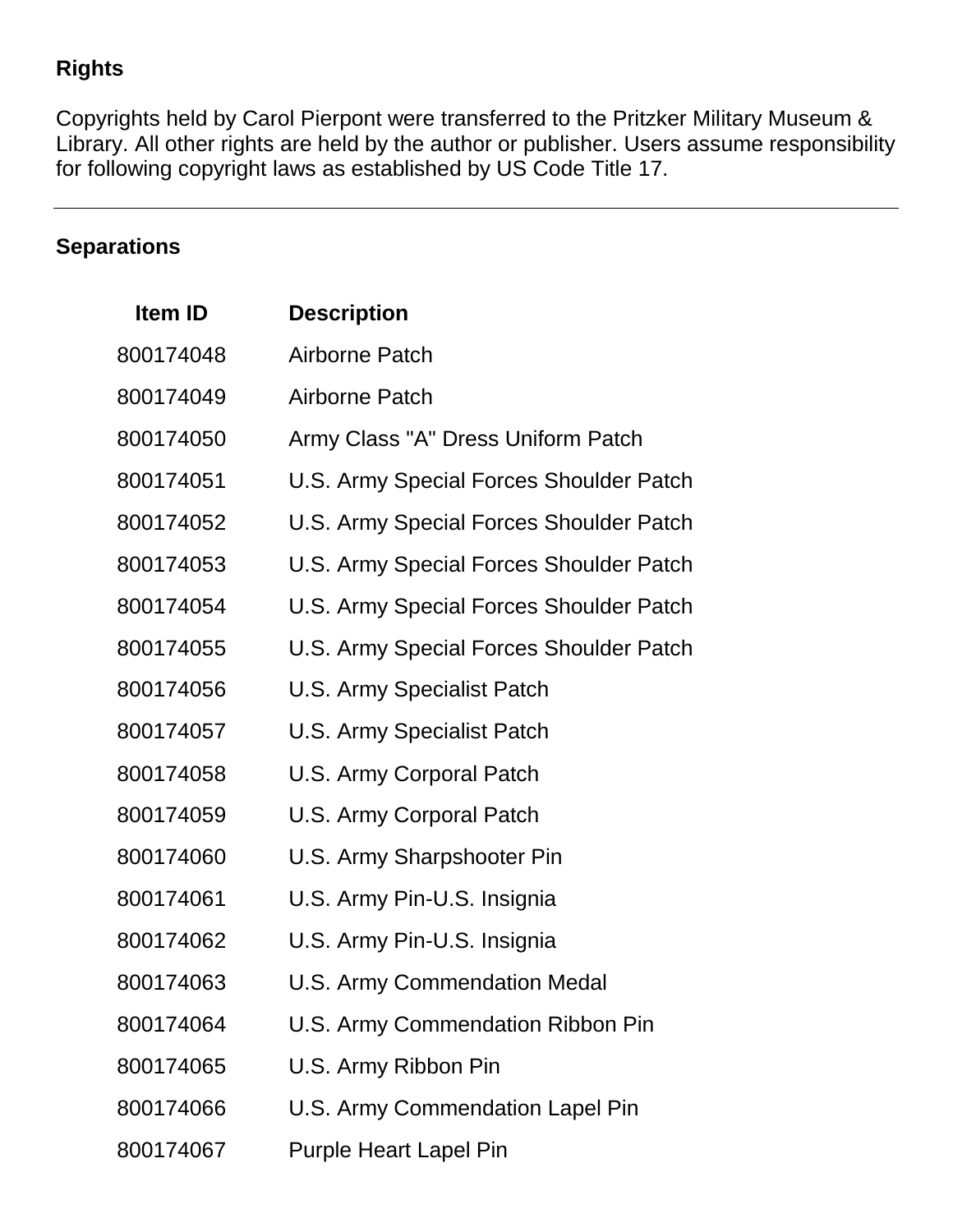| 800174068 | DVD-Vietnam 1966  |
|-----------|-------------------|
| 800174069 | U.S. Army Blanket |
| 800174070 | Uniform           |

#### **Key Subjects**

This collection is indexed under the following headings in the Library's online catalog. Researchers interested in materials about related topics, persons, or places should search the catalog using these subject headings.

## **Subjects**

United States. Army Vietnam War

#### **Container List**

|             |   | Box Folder Item ID# | <b>Title</b>                                                              |
|-------------|---|---------------------|---------------------------------------------------------------------------|
| $\mathbf 1$ | 1 |                     | <b>Military Records</b>                                                   |
|             |   |                     | 800174001 U.S. Army Special Orders Memo                                   |
|             |   |                     | 800174002 U.S. Army Special Orders Memo                                   |
|             |   |                     | 800174003 U.S. Army Clothing Return Form                                  |
|             |   |                     | 800174004 Orders for Departure from Vietnam                               |
|             |   |                     | 800174005 Clothing and Equipment Record                                   |
|             |   |                     | 800174006 Orders for Departure from Vietnam                               |
|             |   |                     | 800174007 Order Announcing Receipt of Aircraft Crewman's Badge            |
|             |   |                     | 800174008 Order Announcing Promotions                                     |
|             |   |                     | 800174009 U.S. Army Special Orders Memo                                   |
|             |   |                     | 800174010 U.S. Army Special Orders Memo                                   |
|             |   | 800174011           | U.S. Army Special Orders Memo regarding Hazardous<br>Duty to be performed |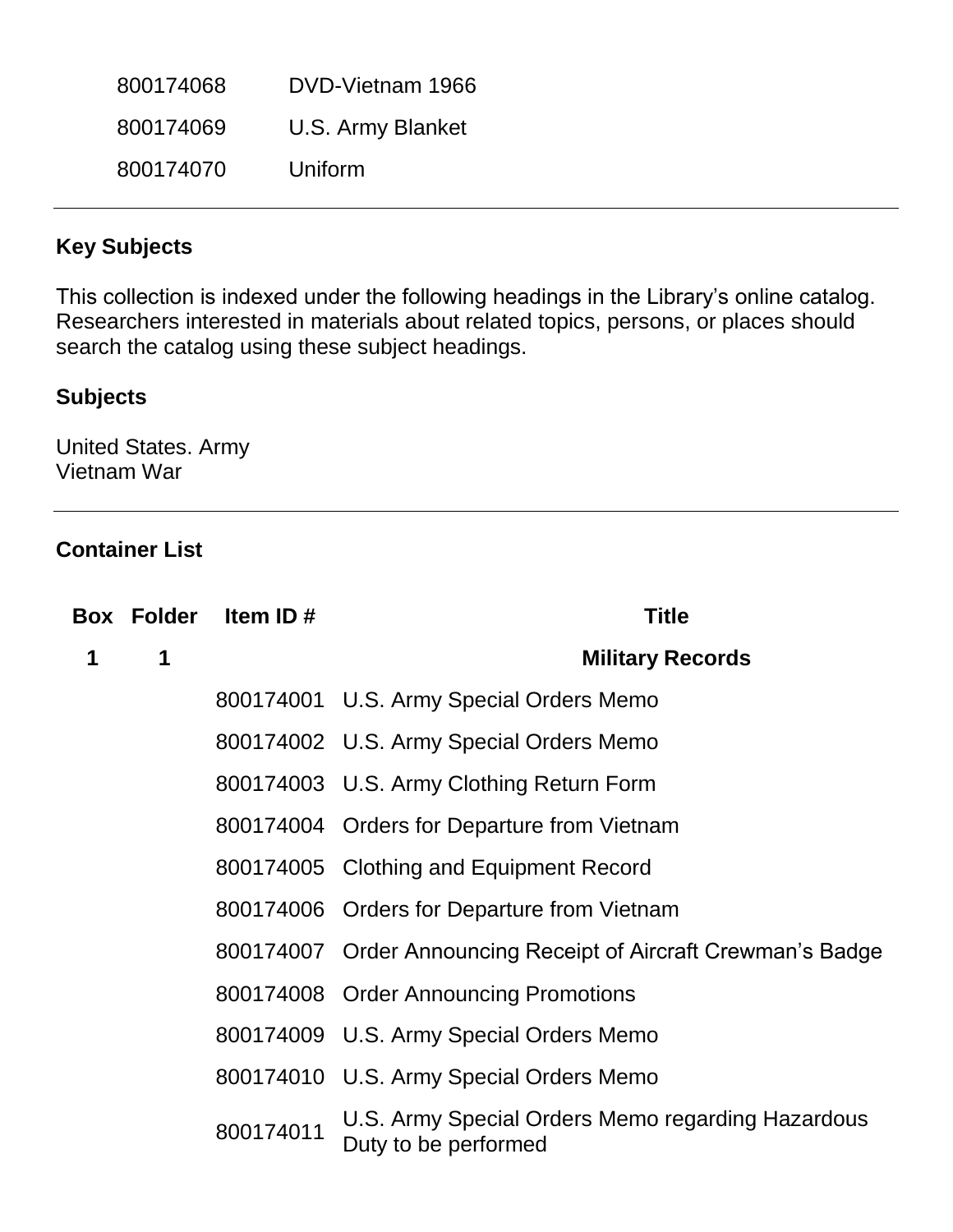- Memo regarding familiarity with M-16 Rifle
- U.S. Army Special Orders Memo
- Order regarding rank appointments
- 800174015 Certification of Award of the Army Commendation Medal
- U.S. Army Discharge Papers
- Application for Uniformed Services Identification **Card**
- Airline Ticket
- Vietnam Veterans Agent Orange Commission **Questionnaire**
- Order recognizing award of the Army Commendation Medal
- Order to return to United States from Vietnam
- Memo regarding Letter of Appreciation
- Letter from the Selective Service regarding selection for induction into the Armed Forces
- Letter regarding U.S. Army Reserve Assignment
- 800174025 Recognition of Course Participation certificate from East Carolina College
- Bronze Star Citation
- Description of Duties
- Memo regarding Promotion
- Letter of Appreciation Memo
- Honorable Discharge Certificate
- Discharge Memo
- Physical and Mental Status on Release from Active Service Form
- Travel Voucher